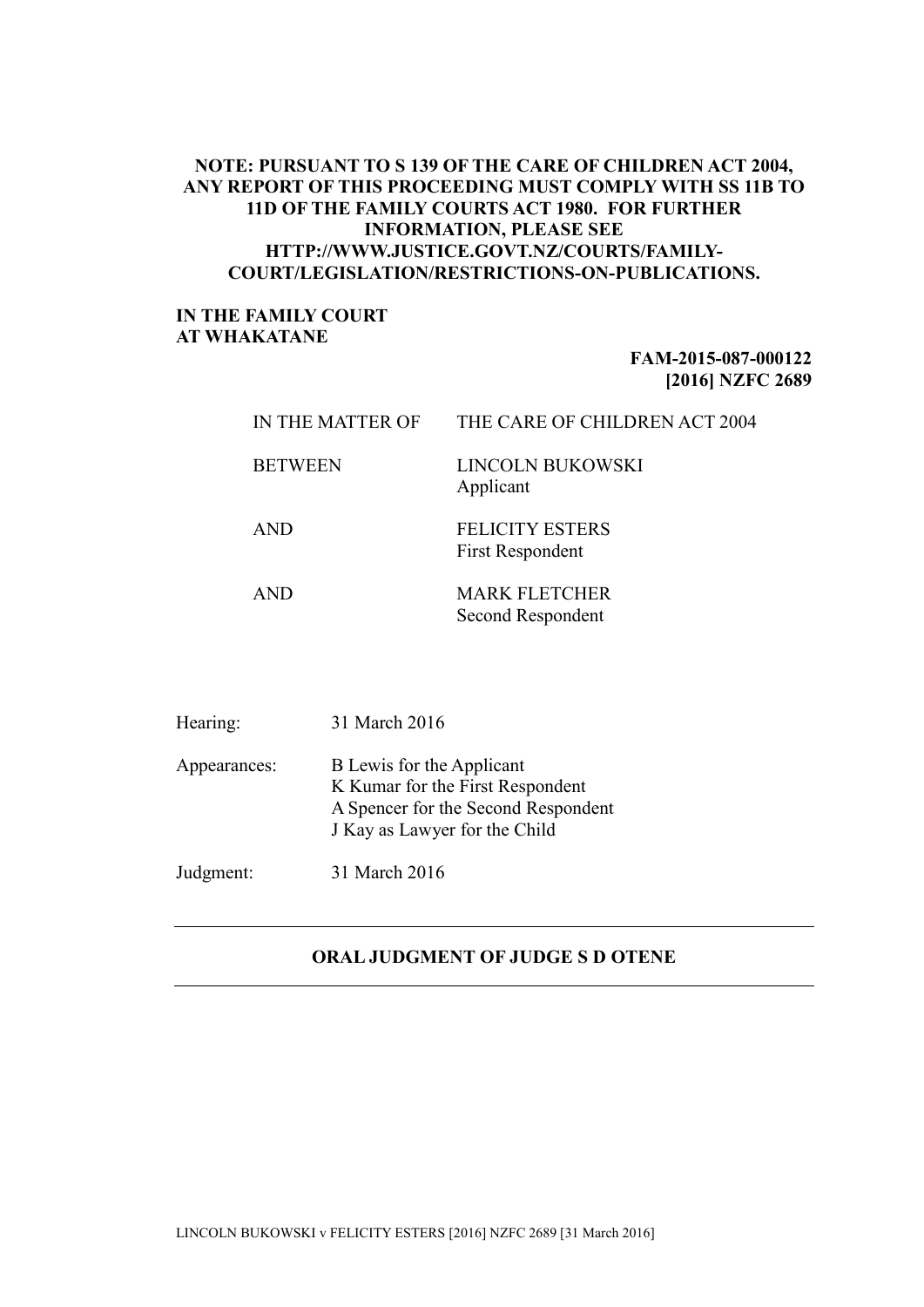[1] These proceedings concern Chloe Fletcher born on [date deleted] 2006, now aged nine. She is the daughter of Mark Fletcher and Felicity Esters.

[2] Whilst there is some dispute as to the exact timing, Chloe has, since at least 2012, been in the care of Lincoln Bukowski and until her passing in January last year, the care also of Mr Bukowski's partner Anya Marlow. Ms Marlow and Ms Esters were best friends and as I understand it, Ms Marlow and Mr Fletcher are whanaunga.

[3] Mr Bukowski is present in Court with his lawyer Ms Lewis. Mr Fletcher is present in Court with his lawyer Ms Spencer. Ms Esters is not present, however, her lawyer Ms Kumar attends with instructions from Ms Esters. Finally, Mr Kay attends Court as lawyer for Chloe.

[4] By way of background, Mr Bukowski initiated proceedings under the Care of Children Act 2004 in August last year. A judicial settlement conference was held on 16 February 2016, at which an interim parenting order was made by consent providing for Chloe to be in Mr Bukowski's day-to-day care and for unsupervised contact between Chloe, Mr Fletcher and Ms Esters. It was anticipated that in the absence of any concerns arising, that order would become final in six months.

[5] On 29 February, Ms Esters made a without notice application to discharge the interim parenting order and for a parenting order, as to day-to-day care in her favour.

[6] The basis of her applications was that she had learnt that Mr Bukowski had been charged with male assaults female in relation to an incident on 1 February and a second charge of wounding with intent to cause grievous bodily harm in relation to an alleged incident on 16 February.

[7] At that time, due to her concerns, Ms Esters had withheld the care of Chloe, contrary to the terms of the interim parenting order. Mr Bukowski therefore applied, on the same day, for a warrant. The applications by Ms Esters and Mr Bukowski were both declined on a without notice basis and came before Judge Coyle at a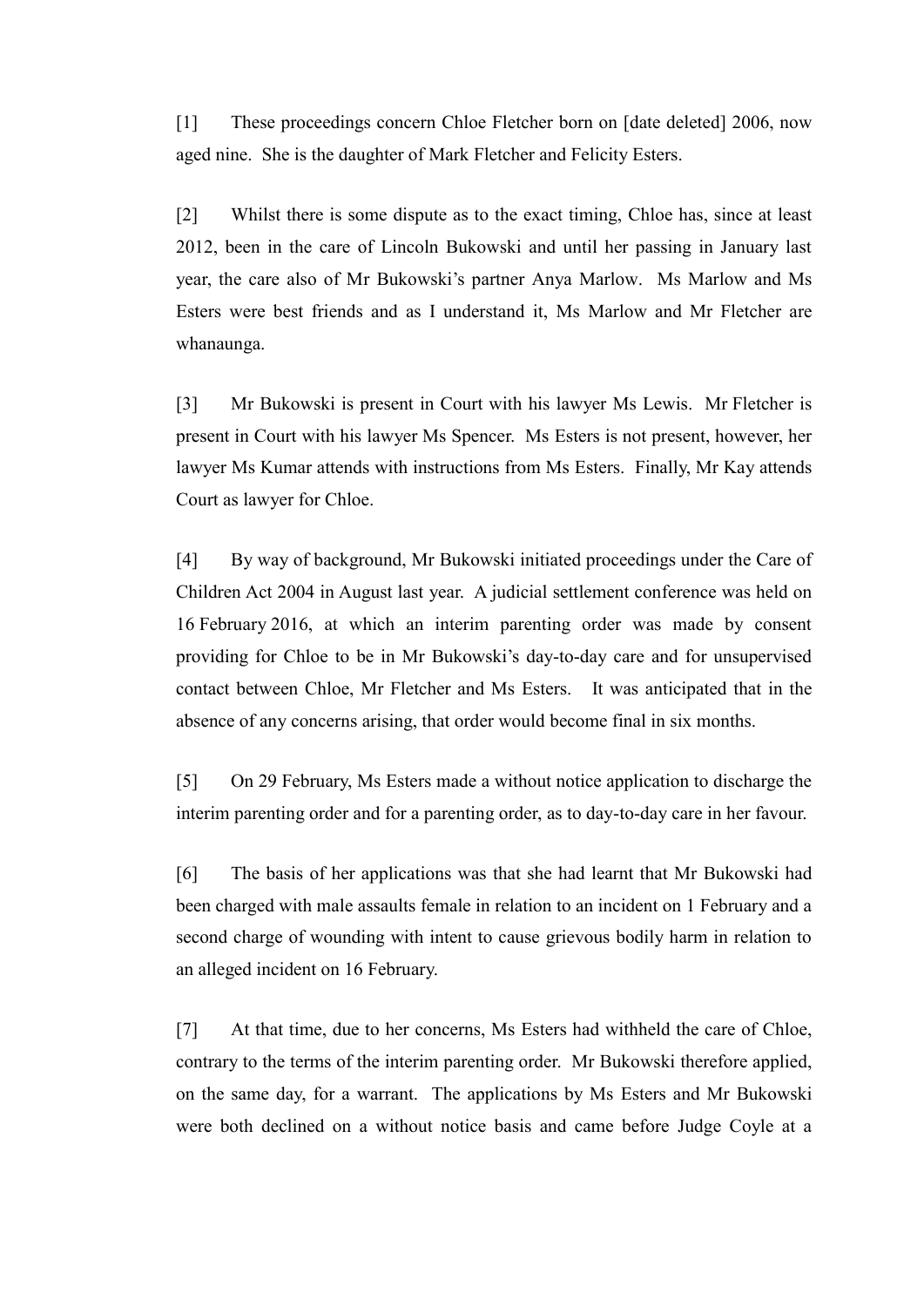directions conference on 16 March. He made a detailed minute outlining the complexities of the matter, which I attempt to summarise as follows:

There are allegations of serious violence against Mr Bukowski and that Chloe was present on one occasion. Except for Mr Bukowski, none of the parties in these proceedings can give direct evidence as to the alleged incidence, so as Judge Coyle pointed out, it is difficult for this Court to make any determination of the factual issues, so as to then inform any sort of risk assessment. It would seem that ultimately, those matters will need to be determined in the criminal jurisdiction whether they are resolved by trial or by Mr Bukowski pleading guilty. This Court could then have regard to those determinations when considering longer term arrangements for Chloe.

[8] Against that background, a one hour hearing was directed today, not to determine the factual issues in dispute, but for the narrow purpose of determining whether there should be any variation to the interim parenting order to ensure that Chloe remains safe.

[9] I should also add that, for the sake of completeness, that upon receipt of lawyer for child's memorandum of 18 March, a warrant was issued to effect the return of Chloe to Mr Bukowski. It was not necessary to execute that warrant and as I understand, Chloe is now in the care of Mr Bukowski.

[10] The situation today is that for Ms Esters, her situation has changed. At the time of the settlement conference, it was anticipated that should be returning to Australia to reside and that is reflected in the terms of the contact recorded in the interim parenting order. She now intends to remain permanently in New Zealand and so, seeks to have her contact with Chloe defined.

[11] Mr Fletcher's position is that he wishes to preserve his contact with Chloe as had been provided for in the interim parenting order. Mr Kay has set out Chloe's views in his memorandum of 18 March. It emerges clearly that Chloe has been distressed by recent events and the dynamics between the important adults in her life. She did not express a concern about being in the care of Mr Bukowski. Her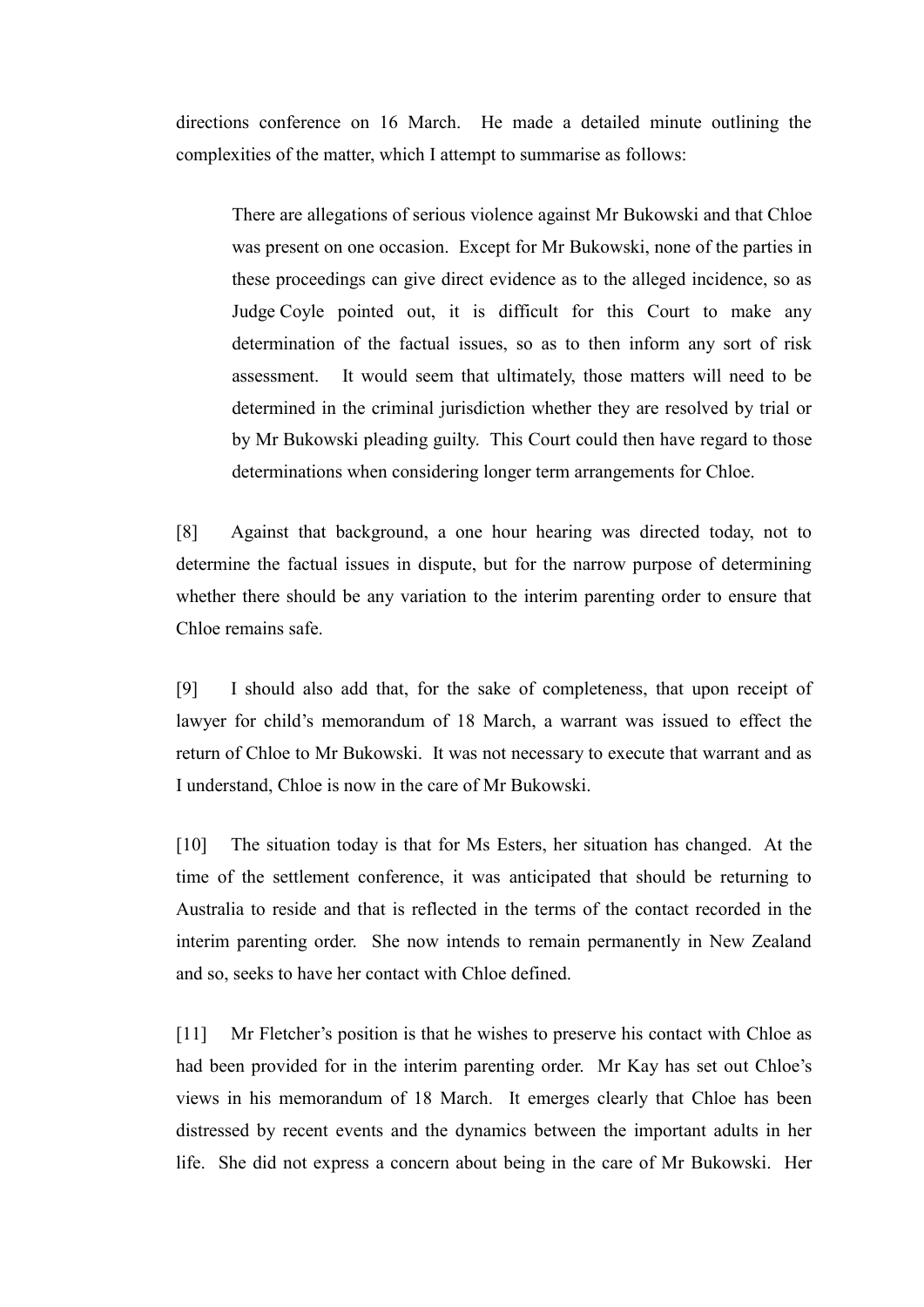greatest concern is that she may be prevented from seeing the adults who she cares about.

[12] Counsel have undertaken some discussions this morning and taken instructions from their respective clients. As a result of that, I am being invited to amend the interim parenting order to provide for Chloe to have direct contact with Ms Esters, as well as continuing direct contact with Mr Fletcher.

[13] There is consent, at this stage, for Chloe to remain in the day-to-day care of Mr Bukowski. I am persuaded on the information available to me at this stage that such an arrangement with appropriate protective conditions in place, is in Chloe's welfare and best interests.

[14] I take into account in particular, the upheaval for her over recent events and that if her parents and Mr Bukowski are in a position to now ensure that her care and contact proceeds in a smoother fashion, that is to her advantage. It also means that there is ongoing oversight by all the important adults of the position for Chloe.

[15] That is not to say that I am satisfied that there is no risk to Chloe in terms of the current arrangements. Although Mr Bukowski denied the use of serious violence, a common feature of both alleged incidents is his presence at social gatherings that have seemingly got out of control, possibly fuelled by alcohol. That Mr Bukowski has recently engaged in counselling to address alcohol and grief issues is to his credit but it also suggests that alcohol is an issue for him.

[16] The evidence does not suggest that Chloe is at physical risk from Mr Bukowski. What I am concerned about is his ability to exercise good judgment that ensures that Chloe is not exposed to violence or placed in social situations that are inappropriate for a child of her age.

[17] In terms of a way forward, I propose to request a report from a social worker so that when the interim order is due for review in August, there is some independent information before the Court so that it is better placed to make a safety assessment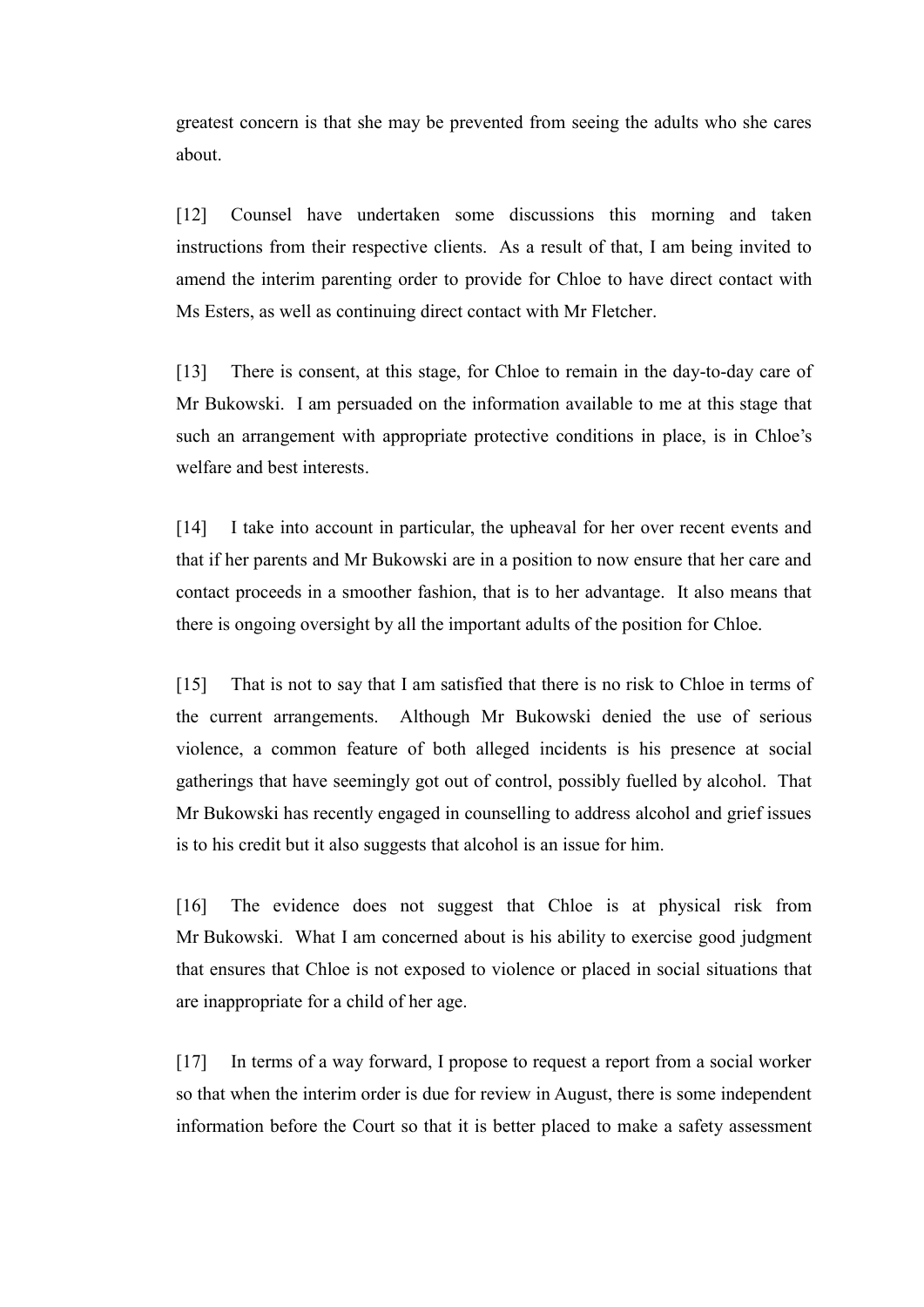because the likelihood is that the criminal proceedings may not have been resolved by that time.

- [18] With all that, I make the following orders and directions:
	- (a) The interim parenting order made on 19 February is varied as to Chloe's contact with Ms Esters and Mr Fletcher as follows:
		- (i) On a three week cycle during school term times, Chloe shall have contact with Ms Esters on the first weekend of that cycle, commencing 4 April 2016, from afterschool on Friday until Sunday at 4.00 pm.
		- (ii) On the second weekend of that cycle, Chloe shall remain in the care of Mr Bukowski. On the third weekend of that cycle, Chloe shall have contact with Mr Fletcher from 4.00 pm on Friday until 4.00 pm on Sunday.
		- (iii) During school term holidays, Chloe shall have contact with Mr Fletcher for the first five nights, commencing on the first such Saturday being 16 April 2016. For the next five nights Chloe shall be in the care of Ms Esters. For the balance of the term holiday period, Chloe shall be in the care of Mr Bukowski.
	- (b) The order shall be further varied by the addition of the following conditions, to those already recorded:
		- (i) First, any changeovers involving Ms Esters' contact with Chloe, if not at school, shall occur at [location deleted].
		- (ii) Changeovers involving Mr Fletcher's contact shall occur by direct arrangement between Mr Fletcher and Mr Bukowski.